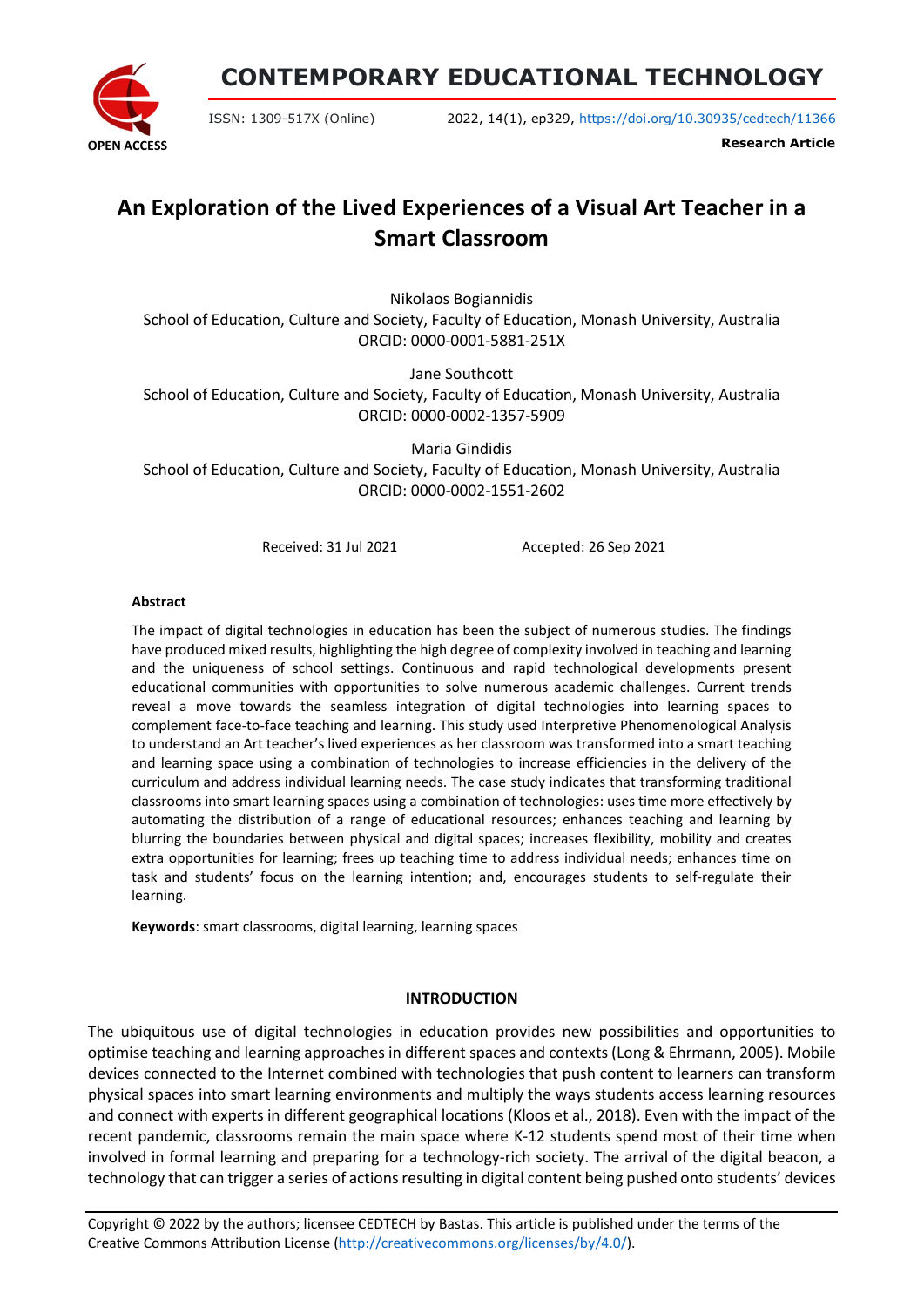within a certain proximity, can be embedded in traditional classrooms to optimise teaching and learning (McDonald & Glover, 2016). Thisidea hassparked a wave of interest in transforming conventional classrooms into smart learning spaces where educational resources appear on students' screens timely and efficiently. Students seamlessly use several technologies to support their learning (Zhu et al., 2016).

Initially, the beacon technology was designed to market products to consumers by pushing advertisements onto mobile phones within the proximity of beacons (Allurwar et al., 2017). Later, museums adopted the technology and embedded it in various exhibits to provide information to visitors in formats such as text, images, sound and video (Chen et al., 2017). Apart from museums, and tourist destinations (Gretzel & Koo, 2021), many universities have adopted thistechnology to engage studentsin their learning (Tsai et al., 2019). Beacons have also been used in libraries to automate specific tasks (Liu et al., 2019). Beacons connected to learning management systems or cloud servers can be strategically embedded in physical classrooms to detect digital devices within a specific range and trigger a series of actions resulting in learning content timely being pushed on the screen of young learners. Research related to teachers' lived experiences in K-12 smart classrooms driven by beacon technology is limited (Atherton, 2019). Given the widespread use of mobile devices and intuitive applications, 24/7 connectivity, and technologies embedded in physical environments, further research is needed in this area. Indeed, researchers need to continue directing their efforts towards studying the relationship between pedagogy, relevant curriculum and the seamless use of current and emerging technologies for engaging students, supporting individual learning needs and developing selfdirected life-long learners (Ertmer & Ottenbreit-Leftwich, 2013). There is also a need to explore further the concept of smart classroom models from a teacher's perspective and not from a technical point of view and bring to surface the possible challenges and opportunities for better education in spaces where new technologies are embedded in the physical environment (Kwet & Prinsloo, 2020). In this study, the terms smart learning spaces, smart classrooms and smart environments are used interchangeably to indicate that technologies have been embedded in the physical space to automate certain tasks and enhance teaching and learning. This study focuses specifically on a smart classroom model driven by digital beacons that sense the presence of students as they walk in the classroom and automatically populates their devices with multimedia resources designed to support their learning. The beacon technology was initially created to promote products to consumers and has been adapted to push educational resources onto students' learning devices in an attempt to make learning more interactive, engaging, easier to access and more efficient.

## **METHODOLOGY**

We selected Melbourne City College (MCC) (pseudonym) as the setting for this study. Teachers at MCC have access to mobile devices, tablets, technical support and professional development on-demand. They use a common pedagogy to teach the sequential curriculum in core subjects. The teachers have adopted a balanced teaching and learning approach recognising the importance of print resources and digital technologies. MCC sets high expectations for academic achievement and values individual success. We purposefully selected one teacher, Roberta (pseudonym), based on her recent lived experience in an art room that was transformed into a smart learning classroom using a combination of beacon technologies, cloud servers, mobile devices and multimedia content. We purposely selected Roberta as she is not a unique teacher, believing that this will have a greater impact on educators who may read this research. If a teacher is seen as unique, it makes it harder for readers to identify with the subject and consider following the change pathways that the selected person has taken. By choosing an ordinary teacher who experiences effective growth and change, we believe others may decide to follow. We have chosen an experienced teacher who was an early and enthusiastic adopter of digital technologies whose practice can be emulated by others, thus strengthening the implications of ourresearch for educators and education researchers. We aimed to explore her lived experiences as a Visual Art teacher in this novel environment.

We employed Interpretive Phenomenological Analysis (IPA) to address Roberta's perceptions, as an experienced Visual Art teacher working in a smart classroom where learning content is pushed to students automatically. The researchers recognise that this is a single case study in a unique educational setting, and generalising to other educational environments may not be possible. In line with the philosophy that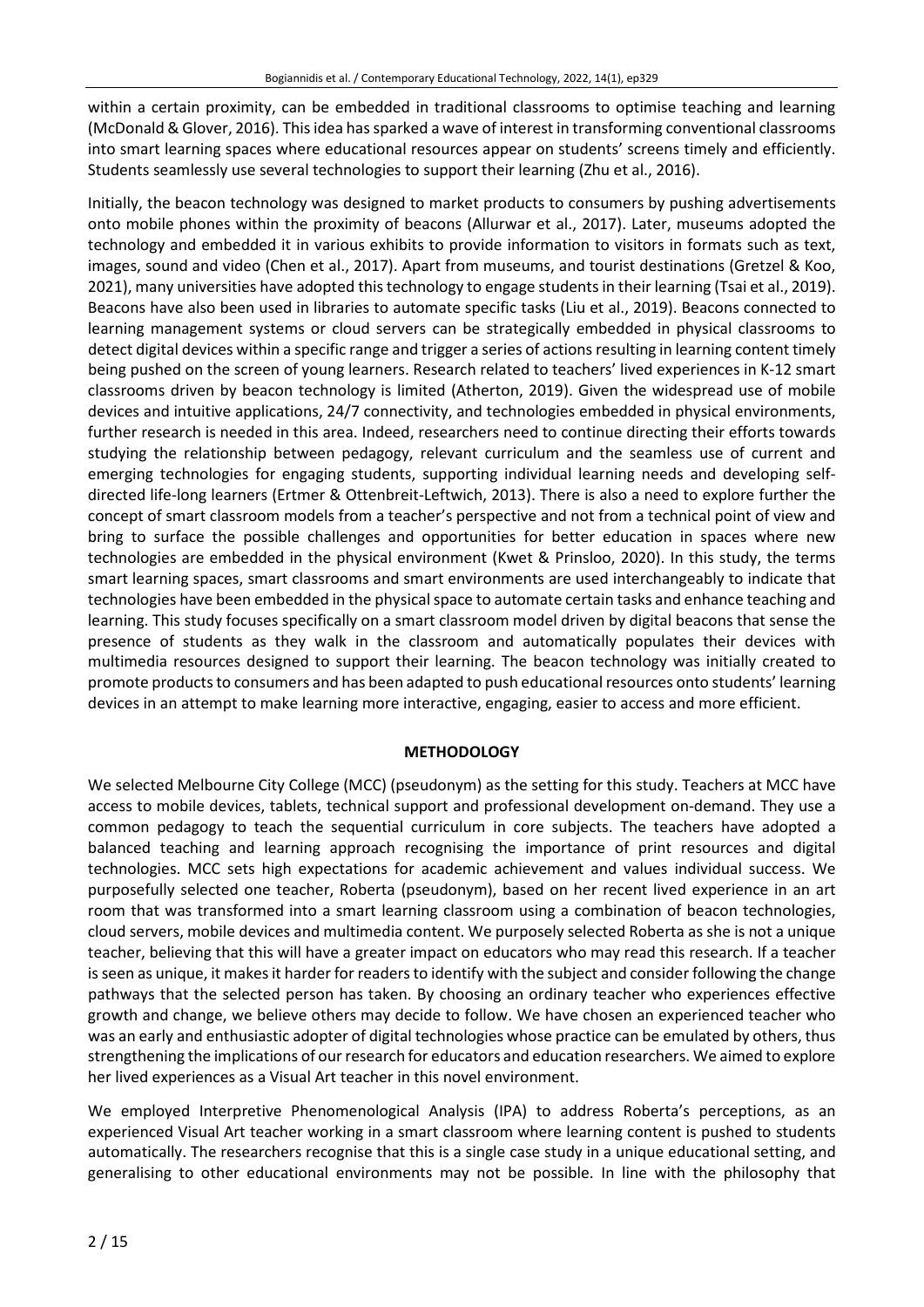

**Figure 1.** A beacon set up to work with digital device and a cloud server

underpins IPA, a single case study can highlight helpful information and generate specific knowledge that can illuminate phenomena in similar studies related to the concept of transforming classrooms into smart learning spaces.

IPA is a framework developed by Jonathan A. Smith for analysing and interpreting qualitative data and has its roots in the works of Husserl, Heidegger, Merleau-Ponty and Satre, on phenomenological philosophy. This approach offers researchers a systematic approach to examining and developing a deep understanding of lived experiences. IPA differentiates a simple event from an experience where the individual is consciously aware and understands what is taking place in the moment through reflection. The researchers are concerned with detail and depth of analysis of a person's experiences in specific contexts and may focus on one or more cases studies (Smith et al., 2009). The combination of IPA and hermeneutics allows the researchers to study and analyse the phenomena in-depth. By nature, this process required a double hermeneutic as the researchers tried to understand how the volunteer understood her own lived experiences (Smith et al., 2009). This article is a single IPA idiographic case study (Larkin et al., 2006) that explores the richness of information provided by the participant and a desire to engage in a deeper investigation of the lived experiences provided by both the researchers and Roberta. IPA suggests that the "overall outcome for the researcher should be a renewed insight into the 'phenomenon at hand' - informed by the participant's own relatedness to, and engagement with, that phenomenon" (Larkin et al., 2006, p. 117). This approach allowed for a more in-depth analysis of the accounts provided and the establishment of links to current research to illuminate findings (Smith 2004).

## **RESEARCH QUESTIONS**

The following questions guided our research:

How did you experience the novel smart learning space driven by beacon technology?

What impact, if any, of the new smart space on teaching and learning?

The answers to these questions may help the educational community better understand the potential, if any, of transforming traditional classrooms into smart places by embedding new technologies in physical structures. In this case, a digital beacon was embedded within the four walls of a classroom to transmit its signals to mobile devices and trigger a series of actions resulting in learning content curated or created by the teacher and stored on a cloud server to timely pop up in front of students. **Figure 1** illustrates how the beacon worked seamlessly in the art room, sensing devices within a specific range and sending a signal to a cloud server to push the learning content to students' devices.

**Figure 2** demonstrates how one beacon was embedded in the art room to create the smart classroom. The beacon detects the presence of a device, and a signal reaches the cloud server causing digital content to be pushed on the students' screens.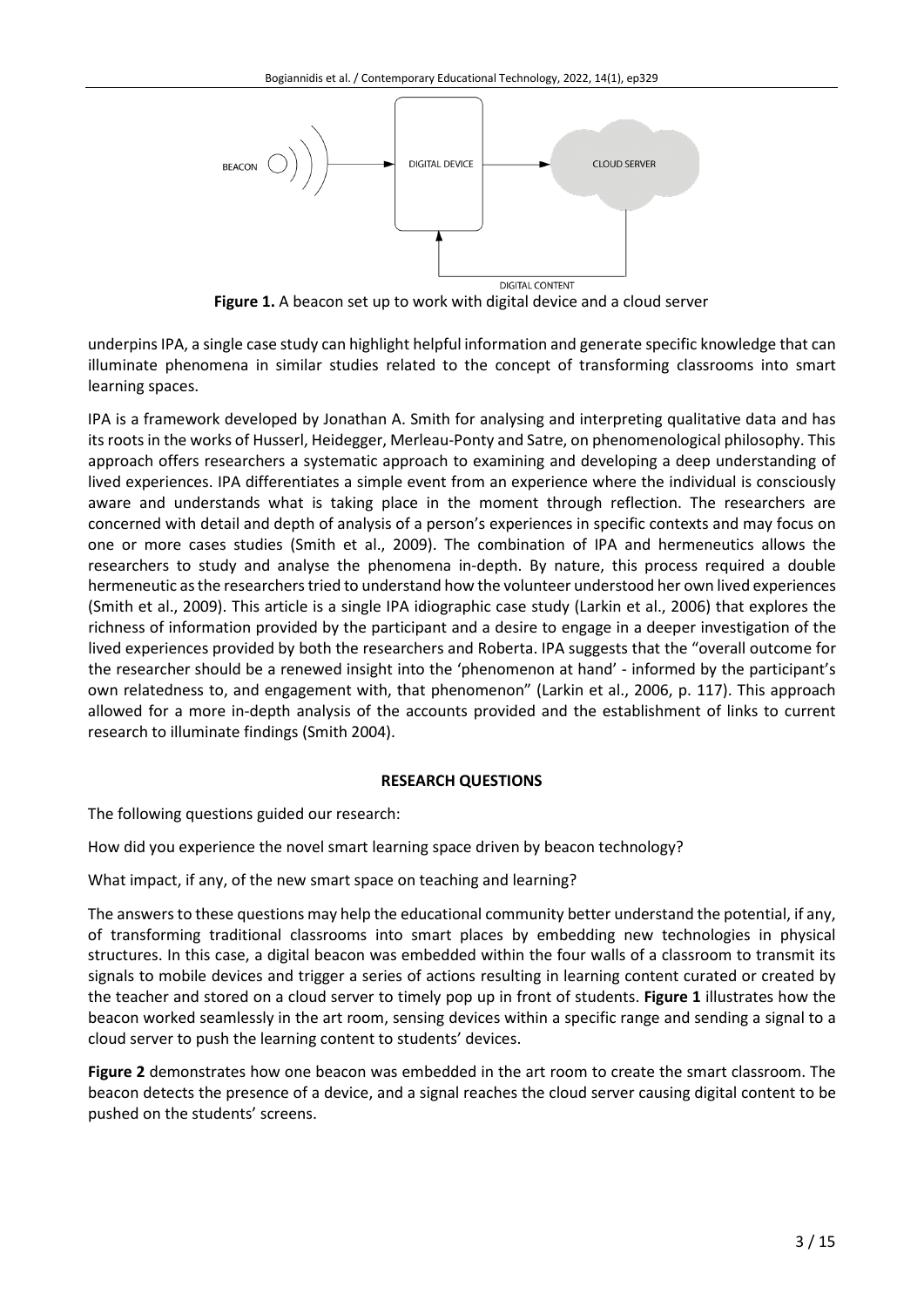

**Figure 2.** Embedding beacon in the art room

After gaining ethics approval from Monash University, we used semi-structured interviews to elicit the volunteer teacher's thoughts concerning her experiences in the new visual art smart teaching space. Over time, the interviews were conducted after school at a convenient time for both parties. Initial open-ended questions were used to find out Roberta's experiences prior to using smart spaces, followed by more specific questionsseeking deeper clarification of her initial experiences and the implementation processes. Examples of interview questionsincluded: Tell me about yourtechnology experience as a teacher? What do you believe are the attributes of a good teacher? What went through your mind when you first heard about smart learning spaces? Describe your experiences when you commenced teaching in a smart space. When and how do you produce the digital resources? How are the resources distributed to students? Describe some of the resources. Compare your current experiences in delivering lessons with past experiences.

We listened to the audio recording of the semi-structured interviews and read the transcripts repeatedly to better understand the entire experience. Next, we identified significant statements that repeated throughout the transcript to form emergent themes. As Finlay (2014) supports, "meanings have to be mined, and layered themes have to be shaped up through successive iterations" (p. 126). Consequently, we identified three major interrelated themes related to time, space and resources. These themes were examined from different perspectives in our attempt "to make sense of the participants' sense making" (Finlay 2014, p. 127). Underlying these themes was the participant's strong desire to increase efficiency and efficacy in all aspects of teaching and learning using the smart space. We proceeded to analyse the information using an iterative process and focusing on Roberta's life-world, in an attempt to capture the essence of the phenomena rather than focusing on the themes. Finlay (2014) suggests that "the goal of analysis is not simply to "find" themes; the point is to explicate the phenomenon, the lived experience, holistically (p. 136). The researchers commenced forming "an interpretative account of what it means for the participant" (Larkin et al., p. 113) to deliver lessons in a smart classroom. Finally, we solicited the participant's input about our observations to validate the findings and produce the final report (Phillips-Pula et al., 2011). In the next section, we present the results of this study by including a "rich description, backed by illustrative quotations, which evokes the phenomenon in immediate and potent ways" (Finlay 2014, p. 135).

## **FINDINGS**

The semi-structured interviews with Roberta focused on her perceptions of the potential of using the smart classroom for the delivery of art lessons to Year 5 boys. We present the data are under three broad themes represented in **Figure 3**. The first theme, time, explores how the participant used the smart space to optimise teaching and learning strategies during the fifty minutes lessons. The second theme, space, looks at how the physical learning space of the art room evolved and expanded through the introduction of new technologies and digital spaces. The third theme, resources, explores the advantages of digital learning resources as well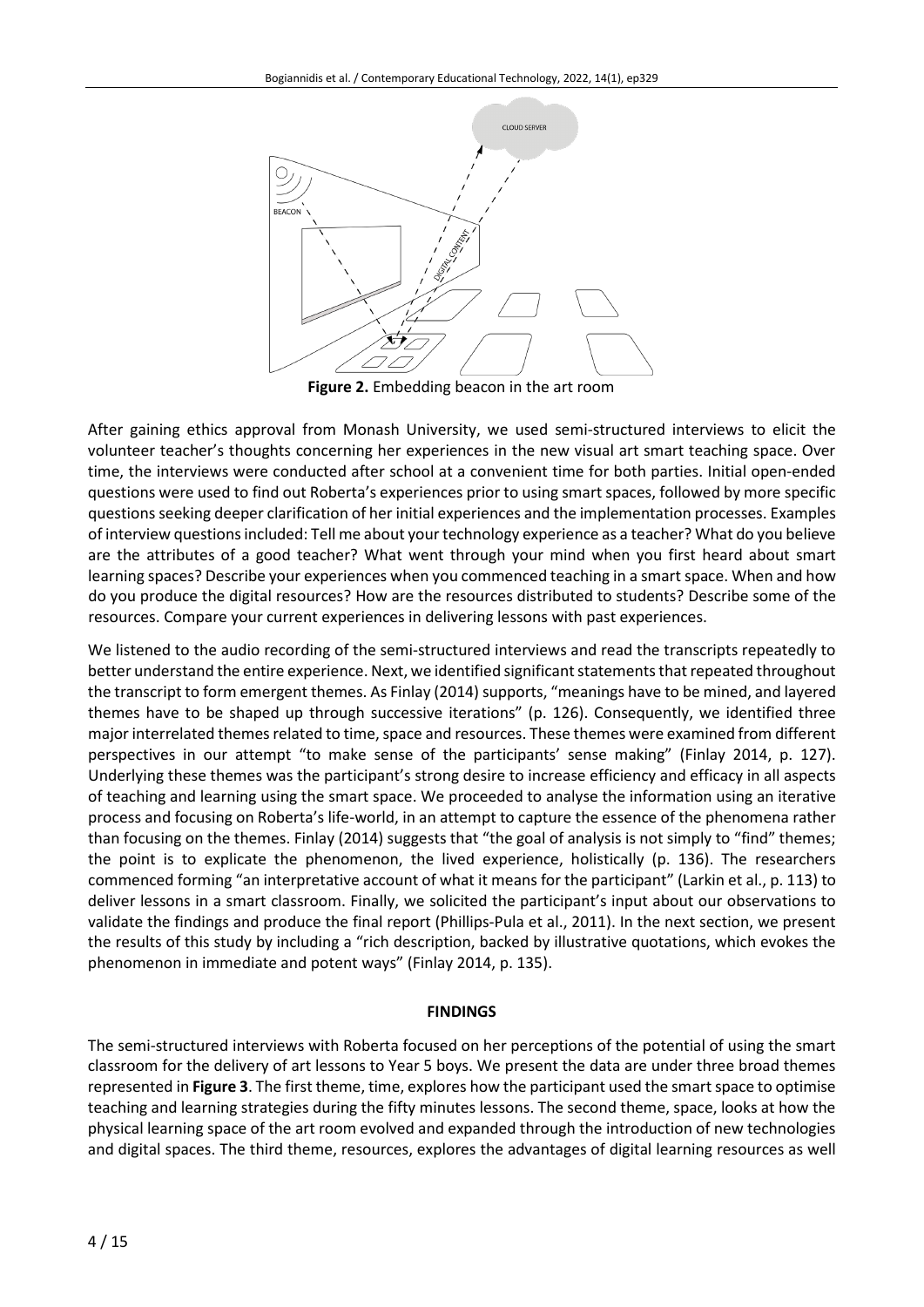

**Figure 4.** Plan, purpose and actions

as access and distribution. The three themes are dynamically interconnected through the seamless use of technology, automating various tasks and transforming the space into a smart classroom.

## **Participant's Initial Thoughts**

Roberta saw technology as a tool to solve teaching and learning challenges related to space and time as well as the creation and distribution of resources. She revealed her intentions in relation to the place and the role of technology in her career right from the beginning "I'm always very keen to know how I can use [technology], whetherit can improve the student learning, whetherit can improve my teaching." Asindicated in **Figure 4**, Roberta appeared to be driven by a strong desire to empower her students to achieve the impossible through a transparent plan, a clear purpose and continuous actions within the smart classroom to raise academic outcomes.

She emphasised that teachers "have to have the mindset … that these children can be expert at anything providing that they believe they can." Roberta brings the same enthusiasm to her adoption of new technologies in her classroom.

Although Roberta adopted technology very early in her career, the integration of the 1:1 devices at her latest school and the introduction of the Beacon technology to transform her class into a smart space had a fundamental impact on her teaching and the students' learning. She openly admitted to "absolutely love [the 1:1 devices]." Indeed, Roberta thought it was the "best learning tool." She was also very excited when she first heard how Beacon technology could be embedded in her classroom to automate routine tasks. Roberta explained why, "I was keen to know how I could use it, whether it can improve the student learning, whether it can improve my teaching. Roberta also confessed, "I didn't, in the beginning, understand how much time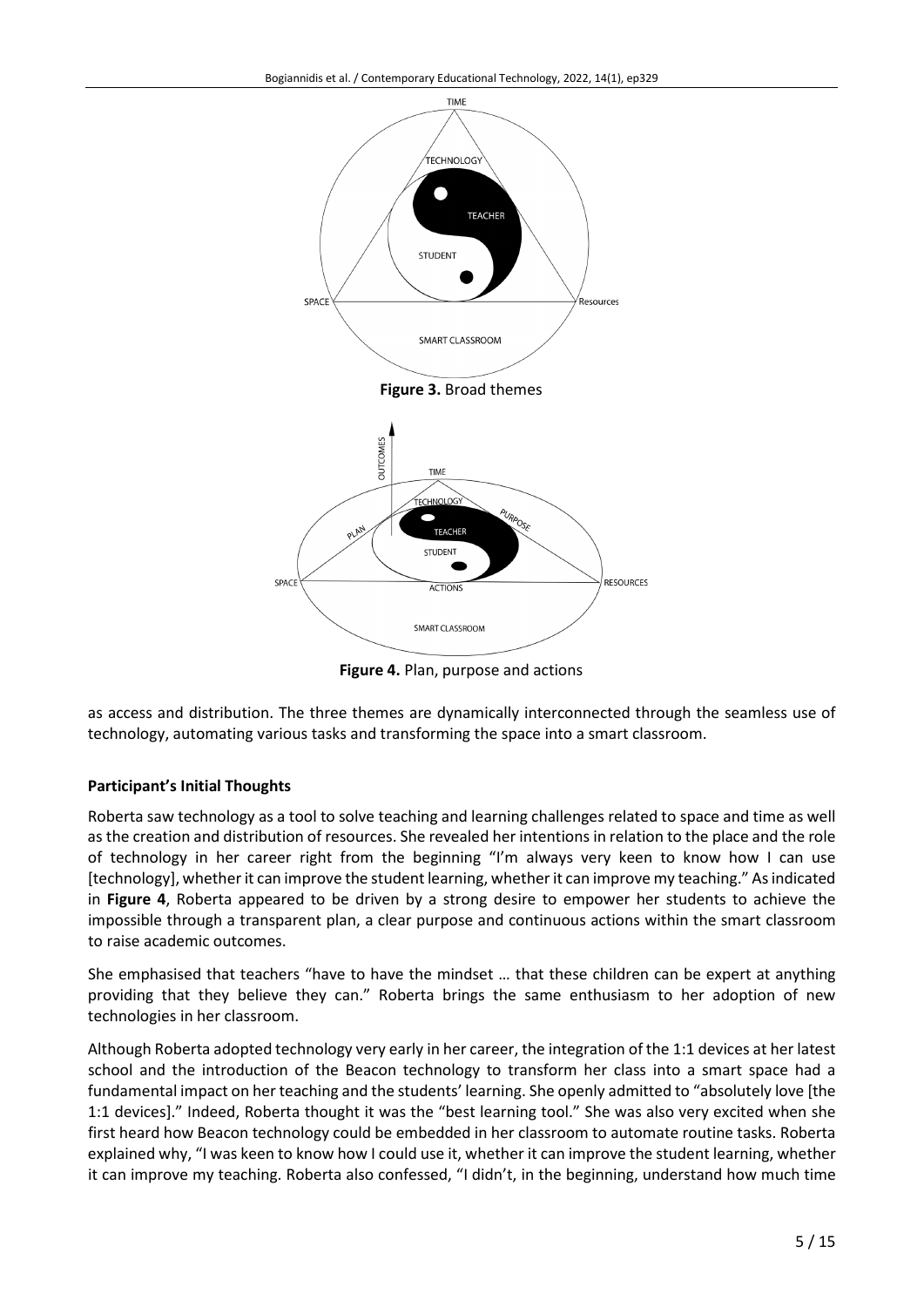it would save me." Roberta was not aware that using this technology, she could make available multiple learning resources on a digital pin-board that could automatically be pushed to her students when entering the classroom. It was evident that the more Roberta used the new technology, the more excited she became with the new possibilities. According to Roberta, the novel learning space had an immediate impact on students' engagement. She claimed, "the boys are so excited when they come now that they walk in, and the first question is what's new?" And after a couple of weeks, she added, the students "had the proximity map up before they even entered the classroom, and they were very keen to see what new things I'd put on there."

## *Resources – Past challenges, new solutions*

Roberta recalled the challenges related to the manual creation and distribution of learning resources to students before the arrival of the new technologies, "I would produce the resources, photocopy all the resources or print them off and have them over here and the kids would come in and collect their resources, paste them into their books." It was clear that the absence of the current technologies made Roberta's work more time consuming; moreover, even after completing the task, often students worksheets would,

fall out of the books; they would lose them. I would photocopy more, "oh, we've run out, there's none there." They didn't have access to it until I could get to a photocopier to photocopy the next one. If the photocopier was out of action or the printer ran out of ink, we were in trouble.

The smart space offered several new opportunities for learning. The most commonly used learning resource in the past was in the form of paper, a useful medium, but limited compared to the possibilities of new technologies. One of Roberta's strategies involved creating video tutorials explaining concepts and skills students were required to master and automatically having these resources pushed on the students' screens as they entered the classroom. The advantage, explains Roberta the video "will only get done once and then [students] can access it."

Roberta elaborated further on her video tutorial strategy, "once that explanation had been done the first time, I didn't do that again. So, as each student got to that point in the exercise, their explanation was there." Indeed, she discovered how technology could free up time and empower students to control their learning by using technology to regulate the flow of information. As Roberta puts it, students "can rewind [the video clip], they can look at it as many times as they like." Furthermore, Roberta curated YouTube video clips relevant to the art concepts being studied. Teachers, she commented, that students "have access to real artists at the touch of a finger." These video clips are timely available "as exemplars for [students] to strive for in their work." Roberta re-emphasised that "technology has brought the world to their fingertips, it's brought experts to our fingertips. We can show [students] the best of everything." This specific strategy ensured that students had access to high-quality resources created by real artists worldwide. She added that "on all of those videos, the artists are talking to the students as well." Roberta provides an example related to how she was

able to QR [Quick Response] code a video of a Japanese artist who explained to [the students] how we got the movement in the fish, how we did the tone and actually drew a fish in front of them and shaded it in front of them.

According to Roberta, the system was "giving [students] more class time, more access to the artists working the artwork and every section of it."

## *Space – Extending the physical environment through digital technologies*

Creating and learning resources and timely pushing them to the learners solved the problem of students missing out on teaching segments when they attended music tuition or were absent or late to class. Roberta explains the solution: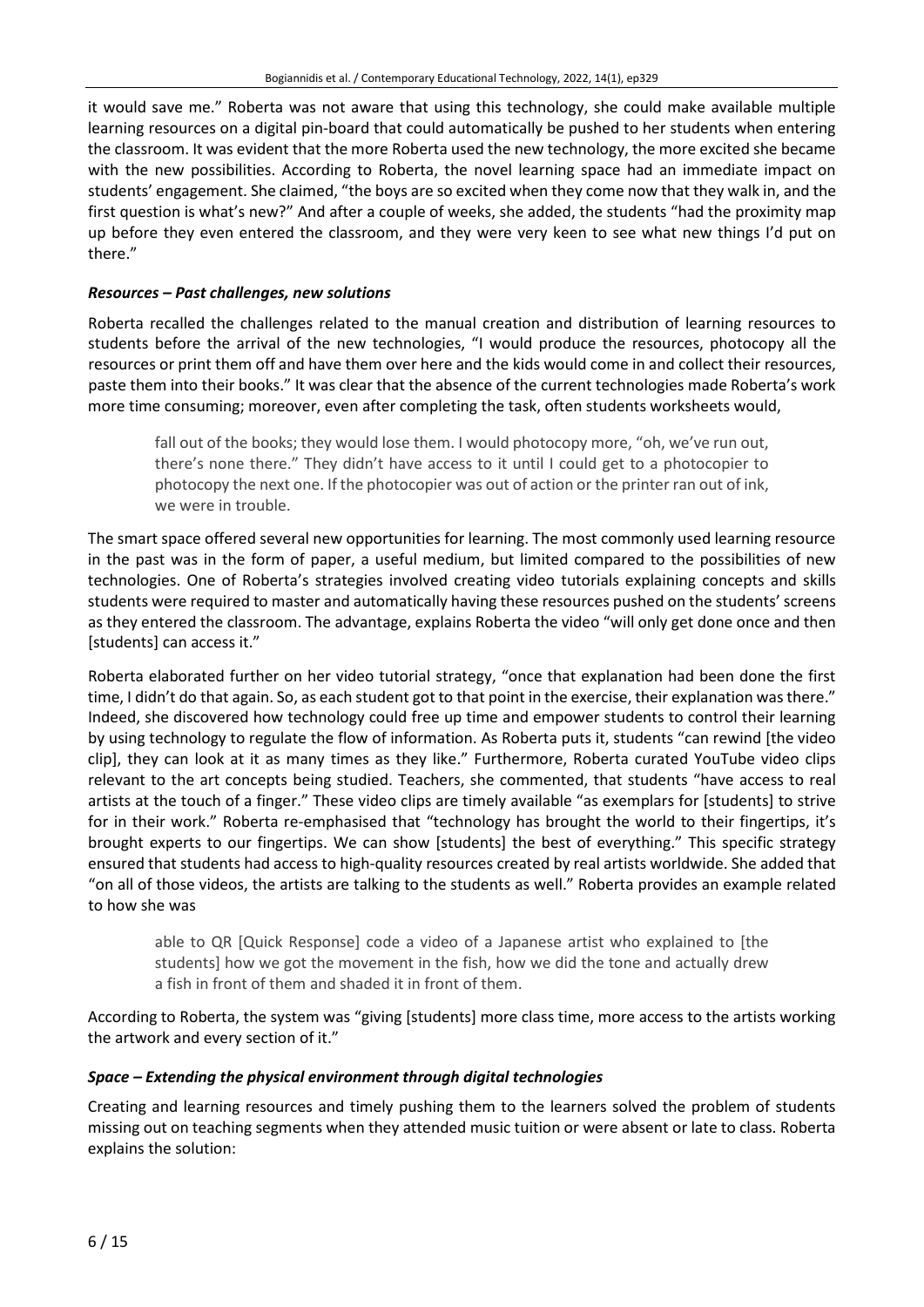I no longer have to address the needs of a student who's gone to a music lesson or a student who's come back after being ill. Everything is there for them. It's purely and simple matter of when I give a demonstration, a student videos it [and] it's there for everybody to see.

The smart classroom allowed Roberta to seamlessly and timely distribute learning resources to her students and extend the learning space beyond the classroom's physical boundaries. According to Roberta, if students "were absent, they can do that part at home. So, if they are sick, there's no reason why they need to get behind in this class." When delivering lessons, Roberta also noticed that her strategies resulted in additional benefits,

it's no longer an embarrassment for the student who takes a bit longer to have to put his hand up and say, "Can you do that again for me please?" because often they won't do that, and you only find out they didn't understand it when you look at the piece of work, and then you give them another demonstration. Now, they can just rewind [the video] with the demonstration.

## *Time – Increasing efficiency in the delivery of resources and execution of lessons*

Roberta clarified that by using these strategies, "we don't have any slow students anymore, because they can go back straight away and see what we're doing." She clarified further, "we're catering for the different learning styles, we're catering for the disorganised student, we're catering forthe student with special needs, we're catering for the student who is advanced and needs to move on quickly."

Roberta elaborated on how the smart classroom increased efficiency in her art classes. That is, "[students] have access to every explanation, detailed demonstration, all the materials without looking for it." She also noted that using the smart classroom leads students "to the best [resource] without them having to go through the worst of it first." Roberta appeared to have solved another common problem related to students being distracted by irrelevant information on their devices while completing tasks. The solution, according to Roberta, is "to direct the learning and take away any chance of [students] being distracted." Roberta also noted that the smart environment allowed her to become the virtual significant other always available to her students,

it just makes more efficient use of the resources that I'm already producing and the resource that I am for the students. Because as a resource myself, they have access to me whenever they need me now. They don't have to wait for me to have time to give them another demonstration.

Roberta noted that her role as a teacher in this new environment shifts from teaching the whole class to a more individualised approach. She clarifies the shift, "my class time is now spent individually working around each table, helping students to improve their artwork, giving them feedback." She pointed out that teachers "will never get [good] results by just sitting kids down in front of a video. You've got to be giving them feedback all the time." This was made possible as the smart classroom "is giving [students] more class time, more access to the artists working the artwork and every section of it", while she paid attention to the needs of individual students around the class. Roberta felt proud that now students "know what they're up to next and they move to that table because it's set up. There's no downtime." Her classes became more timeefficient. Students accessed everything in one spot through their devices and did not have to go looking for resources and "wasting time." Apart from the video tutorials, which explained every step of the lesson, Roberta also used the smart classroom to push to the students "the design brief, their assessment rubric, a QR coded video that they can access of an artist working on ceramics and everything else that they need in terms of theory." For Roberta, the benefits of the smart classroom were clear, "[it has] streamlined the whole lesson to the point where absolute maximum time is student work time. That gives them so much more time to work on it … therefore, the quality of what they do … is better."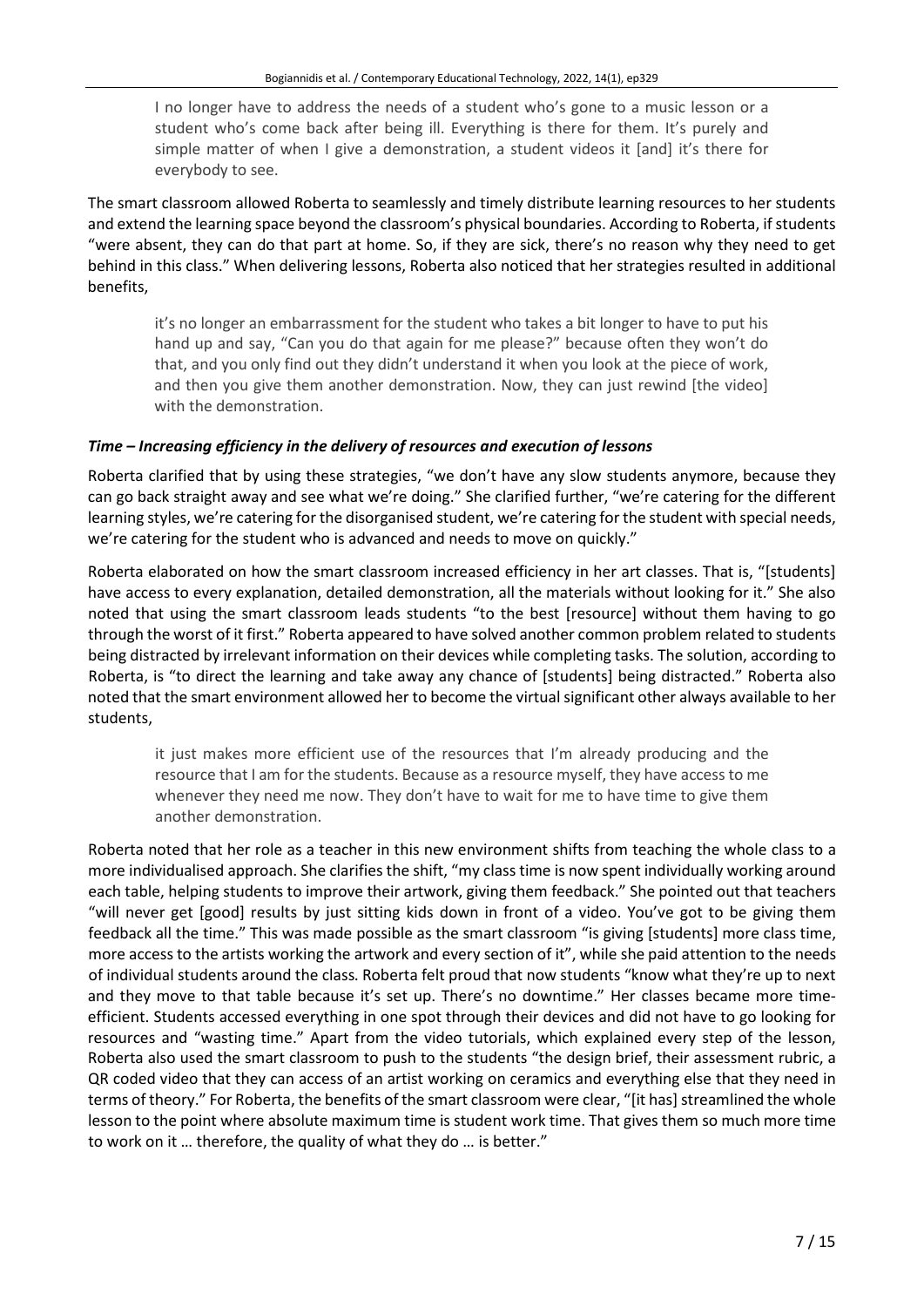Roberta emphasised that she is "value-adding by making sure that every student's needs are catered for, there is no downtime, there is no wasted time." She remarked, it "was like a new world … it saved me so much time" and most of "[my] time is spent giving [students] positive feedback, giving them feedback on how to improve." According to Roberta, the students responded accordingly, "they are engaged by technology. It also empowers the kids because they are now in charge of what they're doing when they're doing it … how they're doing it, and they don't have to wait for me."

#### **DISCUSSION**

For Roberta, engagement with the new and emerging technologies seamlessly embedded in her classroom underpins her strong desire to enact change, increase student engagement, and improve outcomes. According to Dumont and Istance (2010), "making desirable change happen requires a major step including through posing the question: how can we foster effective learning and what inspiring models existfrom which others might learn?" (p. 20). At the heart of any desire to effectively use technology in education are the issues associated with the complex nature of teaching and learning and the variations from one setting to another. In this study, issues of access and fluency in the use of existing and new technologies were no barriers for the teacher concerned, who could strategically adopt the latest technologies to address three main challenges related to time, space and resources. Technologies "empower learners to become active in shaping their own learning environments" (Dumont & Istance p. 25).

Roberta approached the smart classroom with an open mind and a strong focus on improving her teaching effectiveness and students' success in learning. Roberta did not show any signs of distress associated with problems related to the technology or its use. Indeed, she viewed the smart space as a potential solution for increasing student engagement, optimising teaching and learning strategies, and improving outcomes. This phenomenon is contrary to several research findings, which note the difficulties in establishing a clear connection between technology and learning outcomes because of the number of factors that may influence results, including but not limited to: teaching effectiveness, quality of digital resources, time on task and effective feedback (Adedokun-Shittu & Shittu, 2011; Lei & Zhao, 2007; Papadakis et al., 2020). In thisinstance we note that it is not a case of technology but a whole system working in harmony as one, including the actors. Even Roberta's belief that her students could become experts at anything, if they believed they could, appears to play a role in her students' success. She saw herself as the person responsible for creating a learning environment that fostered students to believe in their abilities and to experience success beyond personal expectations by exposing them to high quality digital multimodal resources and by providing timely feedback (Atkins et al., 2010; Galligan et al., 2010; Valiente, 2010). Another crucial factorto success appeared to be her willingness to adopt and adapt new technologies to seamlessly optimise the effectiveness of learning spaces, in which timely and strategic interactions between teacher, student and available digital played a significant role in achieving her goals (Dumont & Istance, 2010).

For Roberta, the smart classroom was a happy confluence of time, space and resources resulting in an enhanced learning environment that positively contributed to teaching and learning processes. We note that Roberta felt wellsupported technologically during the smart classroom trial. She did not encounter any issues working in the smart classroom. For her, teaching in the smart space was a very positive experience. The new classroom set up allowed Roberta to solve several teaching and learning challenges related to:

creating, storing and distributing resources to students,

scaffolding student learning,

providing timely feedback,

catering for students who were late to classes, absent or pulled out for music lessons,

addressing students' ability to absorb, process and apply new knowledge, and

achieving the lesson intentions within specific time limits in a physical space alongside new technologies.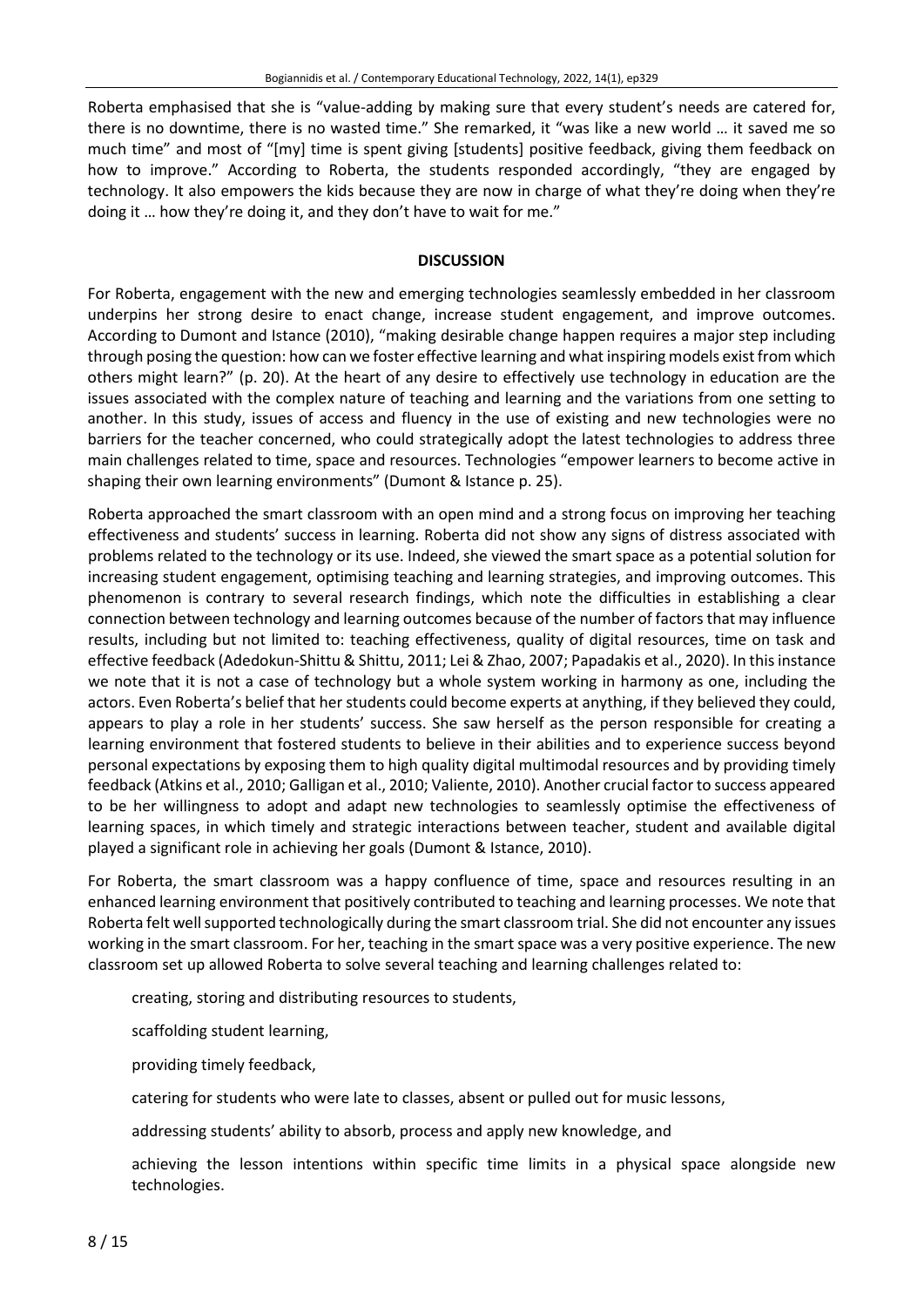Roberta valued the smart learning space for supporting students' needs and their variation in progress rates. The lessons were more engaging, meaningful, efficient and effective. Her teaching approach worked in harmony with the smart learning space and the students. New concepts were taught once and captured as video tutorials, saved directly to the cloud server and pushed on students' devices. The students absorbed the information at their own pace as needed, for part of the session, self-regulated their learning, gradually completing given tasks at a high standard. Indeed, according to Roberta, the students achieved results beyond personal expectations within the fifty minutes timeframe (Papadakis et al., 2021). This smart classroom paradigm functioned as a unified system where the actors knew when and how to use digital technologies (Hannafin & Land, 1997).

Roberta's positive mindset towards technology appears to be another significant contributor to creating an effective technology-rich learning space. She saw technology as a critical instrument for developing students' knowledge and skills (Moses et al., 2013; Teo, 2011). Initially, the smart space acted as a hook attracting and engaging students with new learning resources as they entered the classroom. Within a short time, Roberta adopted the smart learning classroom to solve existing challenges related to time, resources and space, demonstrating an in-depth understanding of how and when to use technology to support teaching and learning and achieve set goals (Adedokun-Shittu & Shittu, 2011).

## **Challenges and Digital Solutions Related to Time and Pace**

Before introducing the recent technologies, Roberta used a printer and a photocopier to distribute learning resources to her students. This process was not efficient because it required more time for preparation, creating hard copies, and extra time for the students to collect and paste the worksheets in their exercise books which often went missing. With an increase in expectations for higher student performance, the weaknesses in traditional approaches became more prominent. The introduction of the new technologies made teaching and learning more efficient (Vaiopoulou et al., 2020). The smart classroom enabled her to distribute information in digital format to all students efficiently and timely. Moreover, to increase productivity and learning efficiency, Roberta incorporated multimodal files to the list of learning resources for the students to access and use as needed at any time and pace. To save more time when creating and distributing these resources, Roberta captured key teaching moments while delivering her lessons and saved these as video tutorials to be pushed to students as they entered the classroom. This strategy was significant due to students missing lessons and the variations in their ability to process information. Students could now regulate their learning in class and beyond as required (Atkins et al., 2010; Yang et al., 2021). Indeed, Roberta had accomplished several teaching and learning goals concurrently. Namely, teaching specific concepts through explicit instruction, producing multimodal resources on the go and creating opportunities for students to self-regulate their learning (Galligan et al., 2010; Li et al., 2010).

The impact on how the students accessed and processed information was almost immediate. The smart classroom allowed students to learn from explicit face-to-face teaching and the multimodal resources pushed on their devices. This blend of strategies demonstrates the significance of both the more knowledgeable other and the seamless use of current and emerging technologies to increase teaching and learning effectiveness (Atkins et al., 2010). The students to assumed control of their learning while the teacher, after the initial explanation, could concentrate more on providing individual feedback, which is one of the essential strategies in effective learning environments (Hattie & Timperley, 2007; Smeets, 2005; Wiliam, 2010). An additional benefit of the way Roberta ran the smart classroom is that every student had access to the same high-quality explanation from the teacher orthe recorded video clips when arriving late to class or even when away from school. She had managed to create a more flexible and efficient smart learning environment with extra possibility for any pace and "on-demand opportunities for learning anytime and anywhere" (Atkins et al., 2010, p. 21).

## **Challenges and Digital Solutions Related to Production, Storage and Distribution of Resources**

A key strategy related to efficient and effective learning spacesincludes providing a range of quality resources on-demand for individual consumption. Roberta substituted traditional paper resources such as rubrics,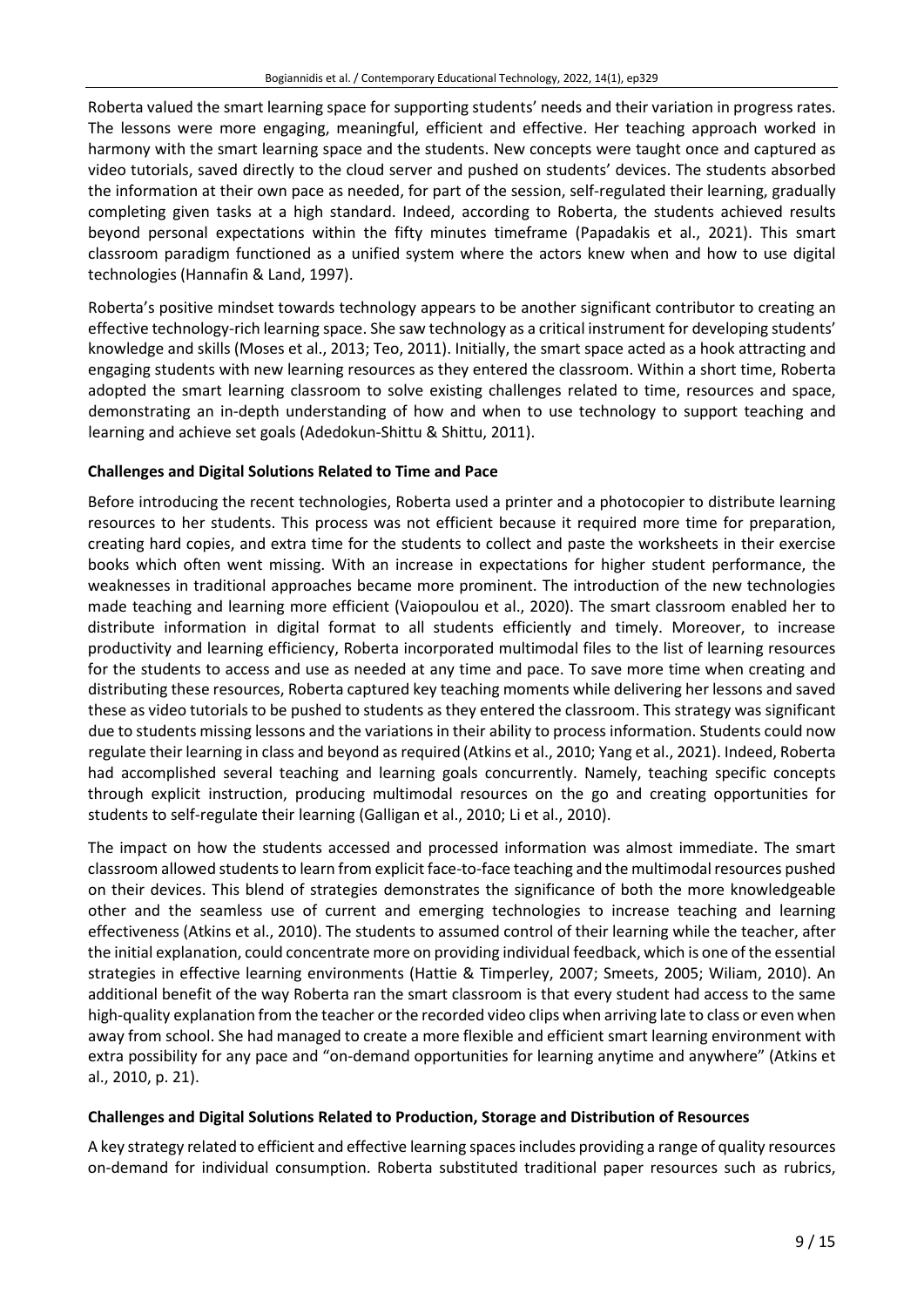design briefs and written instructions with digital files. She also recorded parts of her lessons while teaching, then saved these videos forstudents to use when and if required. Roberta enriched this strategy by including real artists' tutorial clips as exemplars for students to view and model in their work. She also employed apps designed to reinforce specific skills and concepts for students to access as resources.

Furthermore, Roberta saw herself as an essential resource in the smart learning space. She was the person who set up high expectations for learning, knew the students and was responsible for orchestrating all resources according to the students' prior knowledge and make visible the purpose and requirements of the tasks to be completed (Harris et al., 2020). Roberta recognised the need to address individual needs and strategically used the smart environment to implement her teaching plans and achieve her goals.

The students used the technology tools embedded in the smart classroom as well as mobile devices, apps and quality resources at any time, space and pace. Technology also served as a window of opportunity to publish students' work to local and global audiences; thus, giving students real-life incentives for producing high-quality work and at the same time creating a bridge between school and the outside world (Atkins et al., 2010). Educational resources were stored on the cloud and made instantly available to students as a playlist to scaffold individual learning (Vesin et al., 2018; Wu et al., 2021). Roberta had managed to construct a flexible learning environment where all students could work independently by using a plethora of resources to achieve the goals of the lessons. The strategic use of these resources allowed the teacher to advance students' knowledge by considering their individual learning needs (Reed & Bower, 2011). The students had access to all the necessary resources designed to expand their knowledge and skills. They received digital support related to what needed to be completed at each stage of the lesson, a fundamental requirement of intelligent learning environments (Wu et al., 2021). `

## **Challenges and Digital Solutions Related to Space**

The combination of technologies selected by Roberta, the video tutorials and everything that the Internet has to offer appeared to impact teaching and learning during visual art classes. The technologies and resources facilitated the creation of novel learning spaces within the physical environment, extending into digital spaces. Students used these spaces seamlessly with minimum assistance from the teacher to scaffold their learning and complete tasks (Daniela, 2019). Their devices became the one-stop for almost everything allowing students to enter and exit the learning spaces to complete given tasks at any time. Moreover, the smart classroom brought the real world into the learning space and students were exposed to high-quality works created by real artists and the techniques they used. Simultaneously, the teacher's role expanded to a significant other, guiding and facilitating learning as required (Reed & Bower, 2011). A delicate and balanced orchestration of teaching instructions, learning resources and technological tools allowed Roberta to maximise teaching and learning effectiveness while "being sensitive to individual differences in abilities, needs, and motivations among learners" (De Corte, 2010, p. 53). Students no longer had to wait for the teacher or ask 'embarrassing' questions in front of their peers. Their active interaction with the learning space, which included the teacher, more knowledgeable others, digital multimedia resources and tools, and the freedom to regulate information flow, appeared to impact learning outcomes positively. In line with previous studies, Roberta knew that technology by itself was not enough to create a highly engaging learning space; "to sustain student engagement in learning requires designing rich, authentic tasks that provide meaningful learning experiences for students" (Garcia & Lock, 2011, p. 1496).

Moreover, the smart learning environment became efficient and flexible at minimising students' chances of being distracted by incoming messages or temptations to switch from one task to another (May & Elder, 2018). In this smart environment, the students focused on the core business of learning, and the teacher concentrated on planning, teaching, providing meaningful feedback and guiding every student to success. From Roberta's perspective, the young artists appear to be immersed in their artwork within the smart learning space, enjoying the flow of experiences, controlling their learning, being free from public criticism and creating whilst surrounded by like-minded peers (Wu et al., 2021).

As indicated in **Table 1**, in this smart learning space, the teacher and the students know why, how and what tools to use to optimise time, space and resources.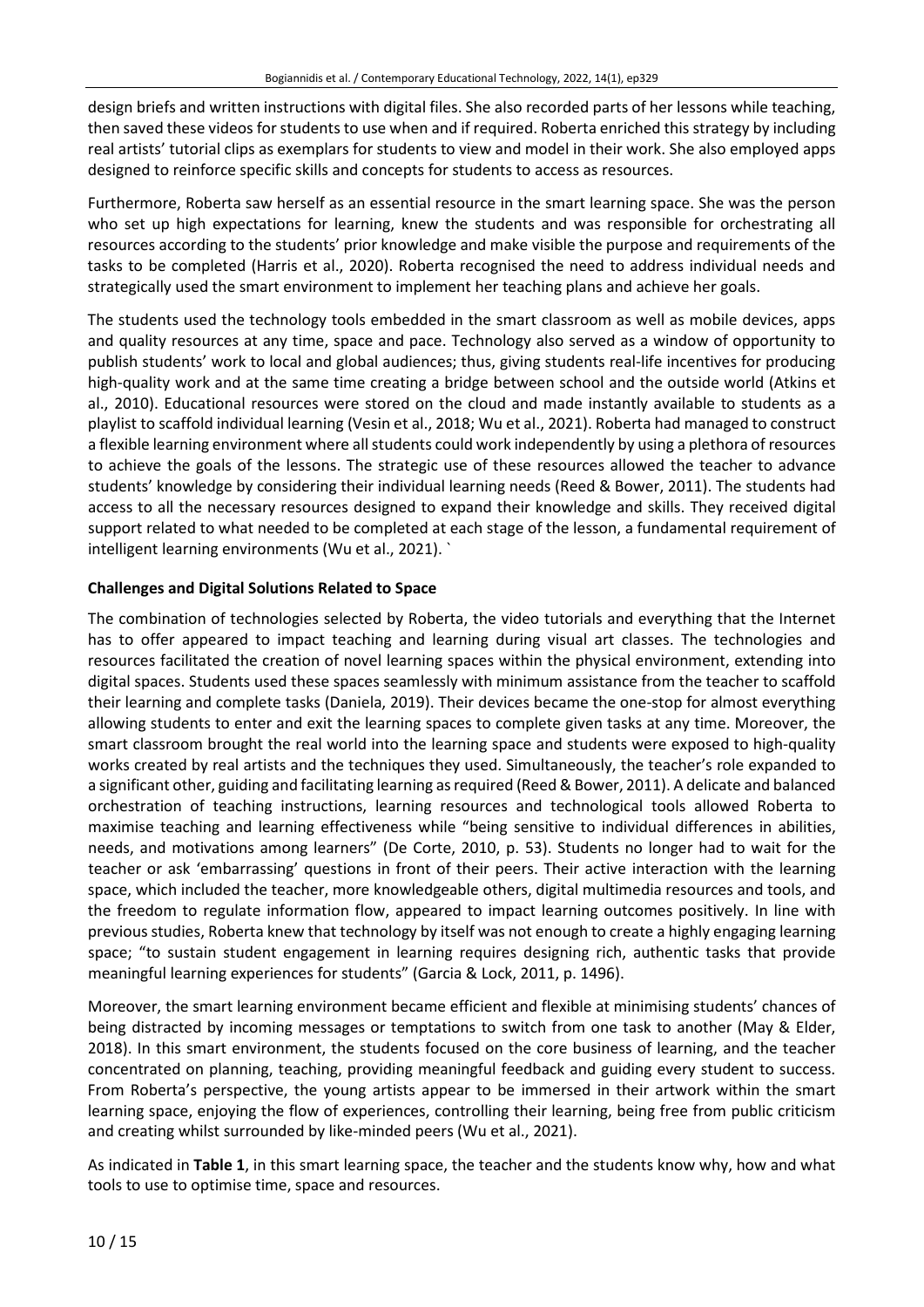| Table 1. Using smart learning spaces to optimise time, space and resources |  |
|----------------------------------------------------------------------------|--|
|----------------------------------------------------------------------------|--|

| Using smart learning spaces to optimise time, space and resources |                                                                         |                          |  |
|-------------------------------------------------------------------|-------------------------------------------------------------------------|--------------------------|--|
| Why                                                               | How                                                                     | What                     |  |
| To achieve what was Teacher                                       |                                                                         |                          |  |
| not possible before                                               |                                                                         | Mobile devices           |  |
| the introduction of                                               | Knowing the students                                                    | Beacon                   |  |
| smart classrooms.                                                 | Building on prior knowledge                                             | Cloud server for storage |  |
|                                                                   | Explicit teaching of new concepts                                       | digital pin-board        |  |
| For students to                                                   | Providing ongoing feedback                                              | Teacher created content  |  |
|                                                                   | actively participate in Setting high expectations                       | Internet resources       |  |
|                                                                   | lessons and regulate Challenging students                               | Apps                     |  |
| the flow of                                                       | Addressing individual needs                                             | YouTube video tutorials  |  |
| information                                                       | Making real-life connections                                            |                          |  |
| according to their                                                | Creating meaningful resources                                           | Design briefs            |  |
| needs.                                                            | Gathering resources from around the globe                               | Clear goals              |  |
|                                                                   | Using the smart space to automate routine tasks                         | Exemplars                |  |
|                                                                   | Fostering a supportive and collaborative learning space                 | <b>Rubrics</b>           |  |
|                                                                   |                                                                         | Real-life audience       |  |
|                                                                   | <b>Students</b>                                                         |                          |  |
|                                                                   | Actively engaging in their learning                                     |                          |  |
|                                                                   | Spending more time on task                                              |                          |  |
|                                                                   | Regulating the flow of information                                      |                          |  |
|                                                                   | Learning from information saved on machines from each other and experts |                          |  |
|                                                                   | Reflecting on their learning                                            |                          |  |
|                                                                   | Using digital resources and specific tools to complete certain tasks    |                          |  |
|                                                                   | Creating artwork for a real audience                                    |                          |  |

#### **CONCLUSION**

Roberta was eager to work in a smart learning space and excited by the new potential for improving teaching and learning practices, which had been a career-long quest for her. Studies in this field suggest that the potential of technology is directly related to the effective use by both the teacher and the students (May & Elder, 2018; Ross et al., 2010; Valiente, 2010). In this case study, two significant phenomena contributed to teaching and learning effectiveness. Firstly, the harmonious and balanced use of the smart classroom system by both the teacher and the students. Secondly, their proactive, positive attitude and perceived usefulness and easiness of operating in this new environment. These factors allowed Roberta to focus on what mattered most for her; the explicit teaching of art concepts, guiding students step by step, providing individual feedback and encouragement for the maximum time possible while technology acted as a seamless enabler for better teaching (Vesin et al., 2018).

On the other hand, the students could self-regulate their learning and accomplish the program's objectives regardless of their abilities. The smart classroom made it easy for the students to control their learning, stay connected, access experts, and learn from resources at their fingertips. A process that may contribute to empowering learners to make smarter choices (Dron, 2018).

We note that Roberta did not identify any drawbacks related to teaching and learning in a smart classroom. However, it was evident through her reflections that without prior preparation, purpose and planning about how to best harness the potential of this new system for teaching and learning, the smart classroom would have been of no use to both Roberta and her students. Indeed, it was Roberta's actions that made the smart space a useful educational system. She combined different ideas and strategies to create practical solutions to specific challenges related to the limitations posed by time, physical space and resources, demonstrating that a smart classroom, like any other digital tool, by itself has no impact on teaching and learning (Adedokun-Shittu & Shittu, 2011; Dron, 2018). Roberta seized the opportunity, created by the smart classroom, to concentrate more on the direct teaching of small groups and individuals as needed. She appeared to have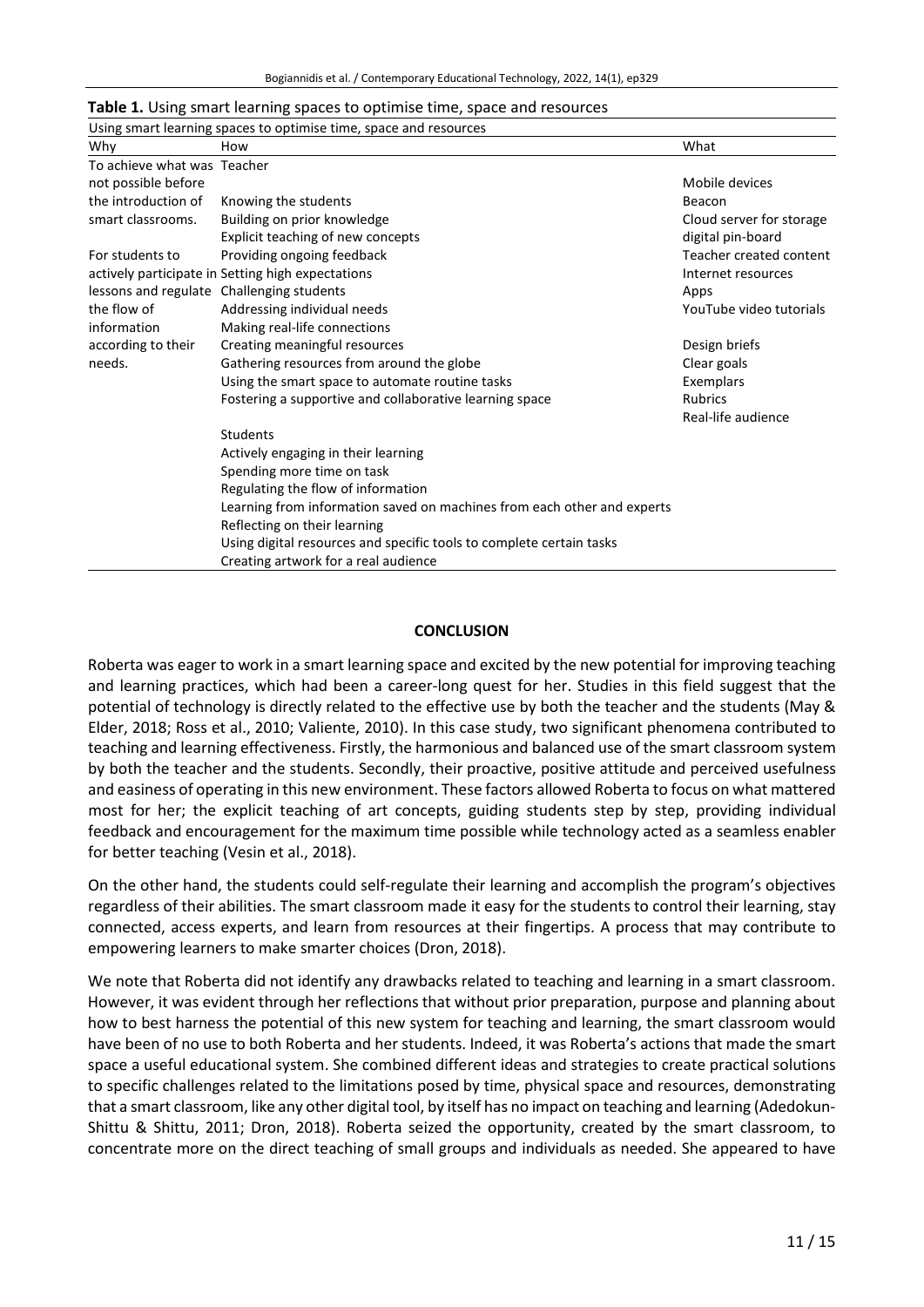worked out a balanced and efficient approach between routine tasks automated by the technology-fueled classroom and those manually carried out by herself and the students.

This study revealed that smart learning spaces could be used to address educational challenges related to time, space and resources provided teachers and students know why, how, when and what tools and resources to use to complete specific tasks. In the context of this study, we define smart classrooms as the convergence of face-to-face and asynchronous teaching and learning spaces. It is not the case of one over the other. The smart learning space pushes learning resources to students as a playlist, in the presence of the teacher, who carefully guides them to success.

Roberta remained a key player, engaging in explicit instruction of specific concepts, providing targeted feedback, setting up high expectations, and designing, creating, and curating digital content and tools that matched the students' needs. The students had more choices related to the resources, the tools and the strategies that best suited their needs. As an expert teacher, Roberta had a positive mindset and was determined to use the smart classroom to develop highly achieving, self-regulated learners. According to (Dron, 2018, p. 17), "a smart learning environment is one in which the main criterion for adaptational success is successful learning."

#### **LIMITATIONS**

We acknowledge that this is a single study focusing on the lived experiences of a visual and technological fluent art teacher delivering lessons in a smart classroom that combines several digital tools and resources to automate routine tasks. Her reflections are mainly from her experiences with a group of students who are well behaved and well supported technologically. As such, this case study cannot be generalised to other settings under different conditions. More studies are required to include students with behavioural and learning difficulties as well as the incorporation of other emerging technologies in the smart classroom, such as artificial intelligence, big data and augmented reality.

**Author contributions:** All authors were involved in concept, design, collection of data, interpretation, writing, and critically revising the article. All authors approve final version of the article.

**Funding:** The authors received no financial support for the research and/or authorship of this article.

**Declaration of interest:** Authors declare no competing interest.

**Data availability:** Data generated or analysed during this study are available from the authors on request.

## **REFERENCES**

- Adedokun-Shittu, N. A., & Shittu, A. J. K. (2011). Critical Issues in evaluating education technology. In M. S. Al-Mutairi & L. A. Mohammed (Eds.), *Cases on ICT utilization, practice and solutions: Tools for managing day-to-day issues*(pp. 47-58). IGI Global. <https://doi.org/10.4018/978-1-60960-015-0.ch004>
- Allurwar, N., Nawale, B., & Patel, S. (2017). Beacon for proximity target marketing. *International Journal of Engineering and Computer Science, 15*(5), 16359-16364. <https://doi.org/10.18535/ijecs/v5i5.08>
- Atherton, C. (2019). Beacons: A tool for 21st century teaching and learning? *Research in Learning Technology, 27*. <https://doi.org/10.25304/rlt.v27.2127>
- Atkins, D. E., Bennett, J., Brown, J. S., Chopra, A., Dede, C., Fishman, B., Gomez, L., Honey, M., Kafai, Y., Luftglass, M., Pea, R., Pellegrino, J., Rose, D., Thille, C., & Williams, B. (2010). *Transforming American education - Learning powered by technology*. US Department of Education Retrieved from <http://www.ed.gov/sites/default/files/NETP-2010-final-report.pdf>
- Chen, G., Xin, Y., & Chen, N.-S. (2017). Informal learning in science museum: development and evaluation of a mobile exhibit label system with iBeacon technology. *Educational Technology Research and Development, 65*(3), 719-741. <https://doi.org/10.1007/s11423-016-9506-x>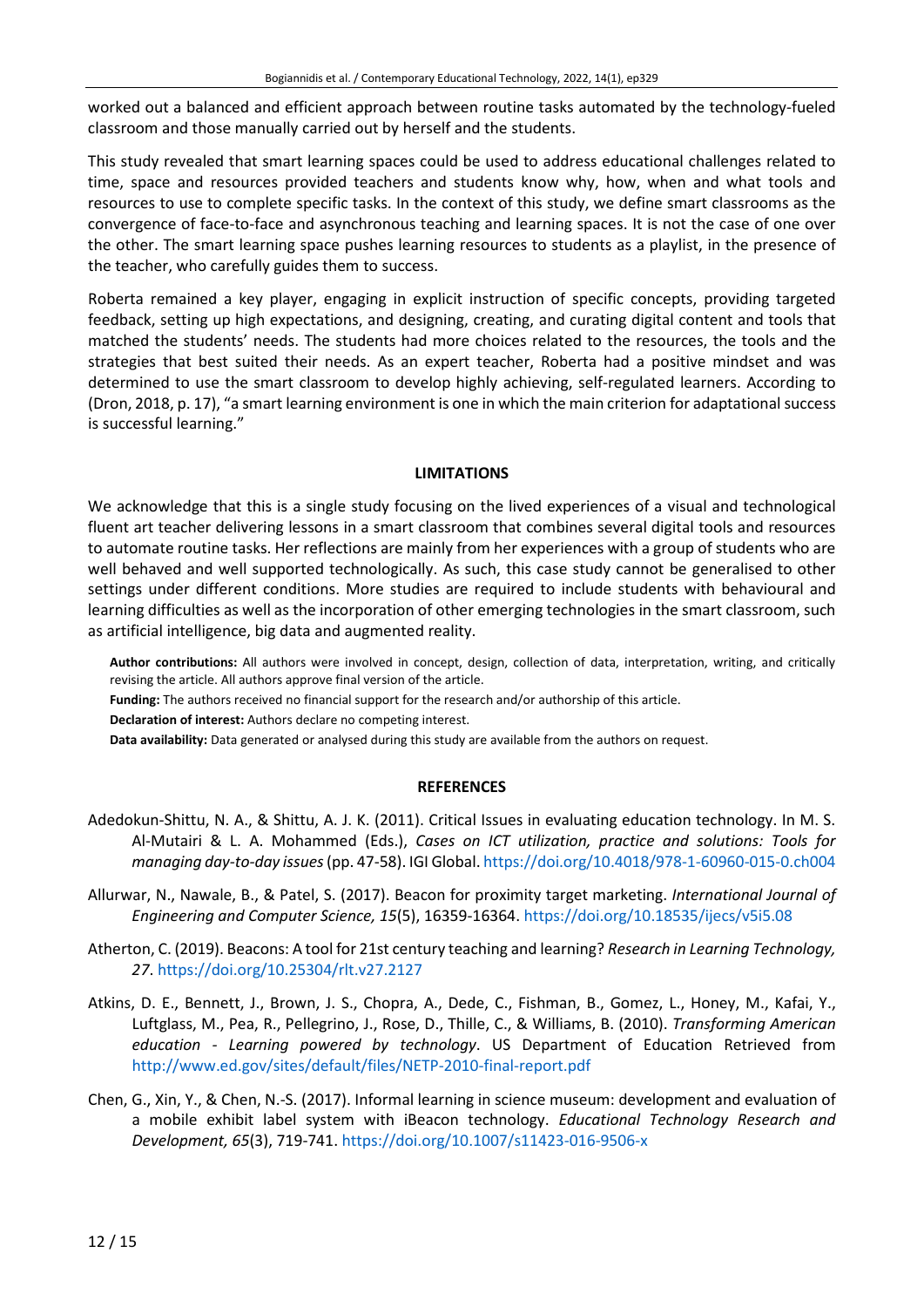- Daniela, L. (2019). Smart pedagogy for technology-enhanced learning. In L. Daniela (Eds.), *Didactics of smart pedagogy* (pp. 3-21). Springer, Cham. [https://doi.org/10.1007/978-3-030-01551-0\\_1](https://doi.org/10.1007/978-3-030-01551-0_1)
- De Corte, E. (2010). Historical developments in the understanding of learning. In H. Dumont, D. Istance, & F. Benavides (Eds.), *The nature of learning: Using research to inspire practice* (pp. 35-67). OECD. <https://doi.org/10.1787/9789264086487-4-en>
- Dron, J. (2018). Smart learning environments, and notso smart learning environments: a systems view. *Smart learning environments, 5*(1), 1-20. <https://doi.org/10.1186/s40561-018-0075-9>
- Dumont, H., & Istance, D. (2010). Historical developments in the understanding of learning. In H. Dumont, D. Istance & F. Benavides (Eds.), *The nature of learning: Using research to inspire practice* (pp. 19-34). OECD. <https://doi.org/10.1787/9789264086487-3-en>
- Ertmer, P. A., & Ottenbreit-Leftwich, A. (2013). Removing obstacles to the pedagogical changes required by Jonassen's vision of authentic technology-enabled learning. *Computers & Education, 64*, 175-182. <https://doi.org/10.1016/j.compedu.2012.10.008>
- Galligan, L., Loch, B., McDonald, C., & Taylor, J. A. (2010). The use of tablet and related technologies in mathematics teaching. *Australian Senior Mathematics Journal, 24*(1), 38-51. <https://link.gale.com/apps/doc/A229718058/AONE?u=monash&sid=AONE&xid=4d389541>
- Gretzel, U., & Koo, C. (2021). Smart tourism cities: A duality of place where technology supports the convergence of touristic and residential experiences. *Asia Pacific Journal of Tourism Research, 26*(4), 1-13. <https://doi.org/10.1080/10941665.2021.1897636>
- Hannafin, M. J., & Land, S. M. (1997). The foundations and assumptions of technology-enhanced studentcentered learning environments. *Instructional science, 25*(3), 167-202. <https://doi.org/10.1023/A:1002997414652>
- Harris, B. N., McCarthy, P. C., Wright, A. M., Schutz, H., Boersma, K. S., Shepherd, S. L., Manning, L. A., Malisch, J. L., & Ellington, R. M. (2020). From panic to pedagogy: Using online active learning to promote inclusive instruction in ecology and evolutionary biology courses and beyond. *Ecology and evolution, 10*(22), 12581-12612. <https://doi.org/10.1002/ece3.6915>
- Hattie, J., & Timperley, H. (2007). The Power of Feedback. *Review of Educational Research, 77*(1), 81-112. <https://doi.org/10.3102/0091732x004001179>
- Kloos, C. D., Dimitriadis, Y., Hernández-Leo, D., Muñoz-Merino, P. J., Bote-Lorenzo, M. L., Carrió, M., Alario-Hoyos, C., Gómez-Sánchez, E., & Santos, P. (2018). *SmartLET* [Paper presentation]. Proceedings of the Sixth International Conference on Technological Ecosystems for Enhancing Multiculturality. <https://doi.org/10.1145/3284179.3284291>
- Kwet, M., & Prinsloo, P. (2020). The 'Smart' Classroom: A New Frontier in the Age of the Smart University. *Teaching in Higher Education, 25*(4), 490-506. <https://doi.org/10.1080/13562517.2020.1734922>
- Leander, K. M. (2007). You won't be needing your laptops today: Wired bodies in the wireless classroom. In M. Knobel & C. Lankshear (Eds.), *A new literacies sampler* (pp. 25-48). Peter Lang Publishing.
- Lei, J., & Zhao, Y. (2007). Technology uses and student achievement: A longitudinal study. *Computers & Education, 49*(2), 284-296. <https://doi.org/10.1016/j.compedu.2005.06.013>
- Liu, F., He, J., Wu, Z., Chen, J., & Zhang, K. (2019). Book searching navigation in libraries based on iBeacon technology. *Journal of Computer Sciences and Applications, 7*(1), 10-15. [https://doi.org/10.12691/jcsa-](https://doi.org/10.12691/jcsa-7-1-2)[7-1-2](https://doi.org/10.12691/jcsa-7-1-2)
- Long, P. D., & Ehrmann, S. C. (2005). The future of the learning space: breaking out of the box. *EDUCAUSE Review, 40*(4), 42-58.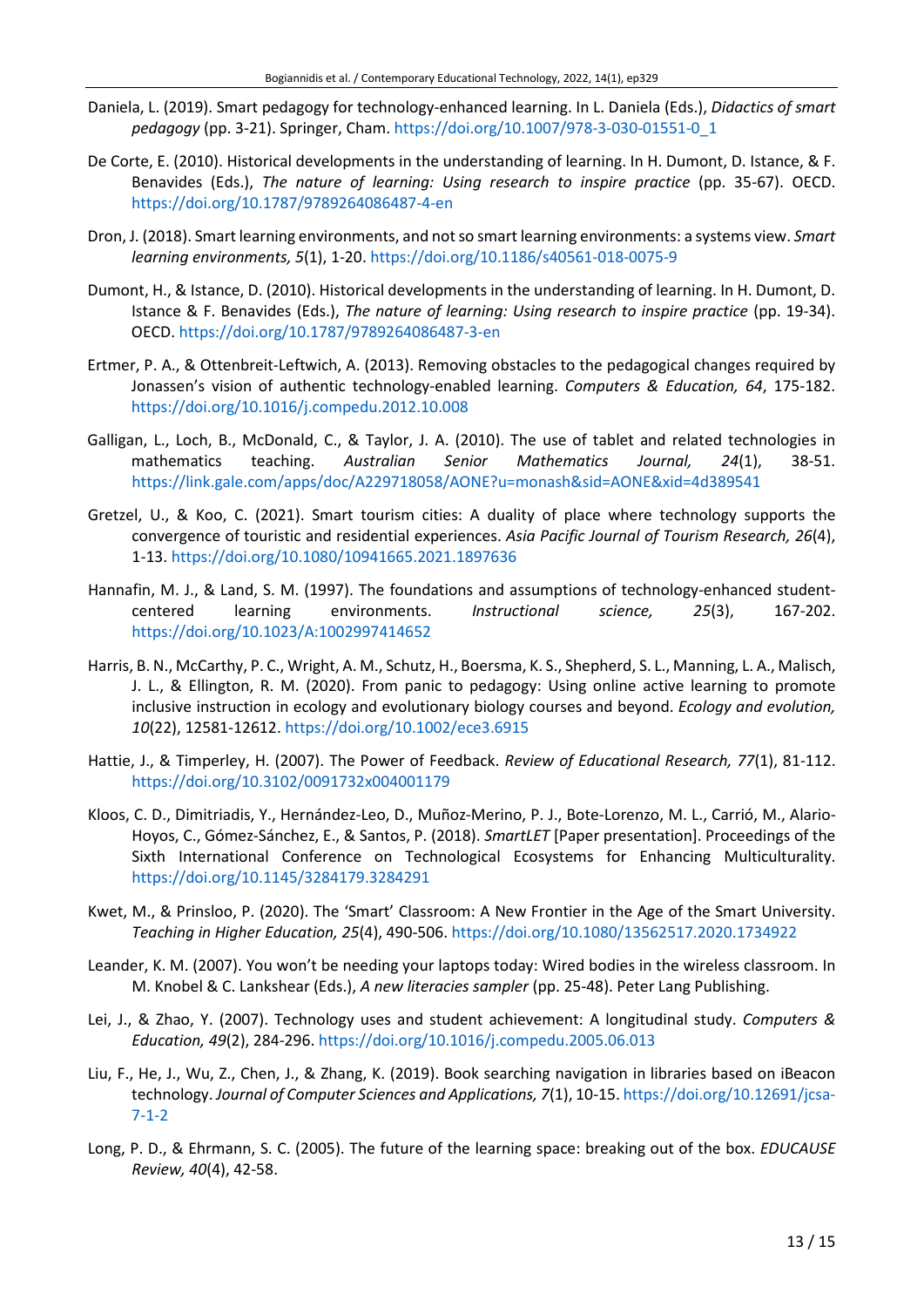- May, K. E., & Elder, A. D. (2018). Efficient, helpful, or distracting? A literature review of media multitasking in relation to academic performance. *International Journal of Educational Technology in Higher Education, 15*(1), 1-17. <https://doi.org/10.1186/s41239-018-0096-z>
- McDonald, K., & Glover, I. (2016). Exploring the transformative potential of Bluetooth beacons in higher education. *Research in Learning Technology, 24,* 32166. <https://doi.org/10.3402/rlt.v24.32166>
- Moses, P., Wong, S. L., Bakar, K. A., & Mahmud, R. (2013). Perceived usefulness and perceived ease of use: Antecedents of attitude towards laptop use among science and mathematicsteachers in Malaysia. *The Asia-Pacific Education Researcher, 22*(3), 293-299. <https://doi.org/10.1007/s40299-012-0054-9>
- Papadakis, S., Kalogiannakis, M., & Zaranis, N. (2021). Teaching mathematics with mobile devices and the realistic Mathematical Education (RME) approach in kindergarten. *Advances in Mobile Learning Educational Research, 1*(1), 5-18. <https://doi.org/10.25082/amler.2021.01.002>
- Papadakis, S., Vaiopoulou, J., Kalogiannakis, M., Stamovlasis, D. (2020). Developing and exploring an Evaluation Tool for Educational Apps (E.T.E.A.) targeting kindergarten children. *Sustainability, 12*, 4201. <https://doi.org/10.3390/su12104201>
- Reed, K., & Bower, M. (2011). *An authentic learning framework for integrating one-to-one laptop usage in Hong Kong Schools* [Paper presentation]. Global Learn Asia Pacific 2011, Melbourne, Australia. <http://www.editlib.org/p/37402>
- Ross, S. M., Morrison, G. R., & Lowther, D. L. (2010). Educational technology research past and present: Balancing rigor and relevance to impact school learning. *Contemporary Educational Technology, 1*(1), 17-35. <https://doi.org/10.30935/cedtech/5959>
- Smeets, E. (2005). Does ICT contribute to powerful learning environments in primary education? *Computers & Education*, *44*(3), 343-355. <https://doi.org/10.1016/j.compedu.2004.04.003>
- Teo, T. (2011). Factors influencing teachers' intention to use technology: Model development and test. *Computers & Education, 57*(4), 2432-2440. <https://doi.org/10.1016/j.compedu.2011.06.008>
- Tsai, H.-H., Chang, C.-T., Hou, X.-Y., Yong, Y.-M., Chiou, K.-C., & Yu, P.-T. (2019). Interactive student response system with iBeacon and web-socket for flipped classroom learning. *Journal of Computing in Higher Education, 31*(2), 340-361. <https://doi.org/10.1007/s12528-019-09226-x>
- Vaiopoulou, J., Papadakis, S., Sifaki, E., Stamovlasis, D., & Kalogiannakis, M. (2021). Parents' perceptions of educational apps use for kindergarten children: Development and validation of a new instrument (PEAU-p) and exploration of parents' profiles. *Behavioral Sciences*, *11*(6), 82. <https://doi.org/10.3390/bs11060082>
- Valiente,O. (2010). *1-1 in Education: Current practice, international comparative research evidence and policy implications*. OECD Publishing.
- Vesin, B., Mangaroska, K., & Giannakos, M. (2018). Learning in smart environments: user-centered design and analytics of an adaptive learning system. *Smart Learning Environments, 5*(1), 1-21. <https://doi.org/10.1186/s40561-018-0071-0>
- Wiliam, D. (2010). The role of formative assessment in effective learning environments. In H. Dumont, D. Istance, & F. Benavides (Eds.), *The nature of learning: Using research to inspire practice* (pp. 135-155). OECD. <https://doi.org/10.1787/9789264086487-8-en>
- Wu, D., Xu, J. D., & Abdinnour, S. (2021). Tablets for problem-solving through a flow theory: the impact of navigation and visual appearance on perceived performance and efficiency. *Information Technology & People, ahead-of-print*. <https://doi.org/10.1108/ITP-07-2019-0323>